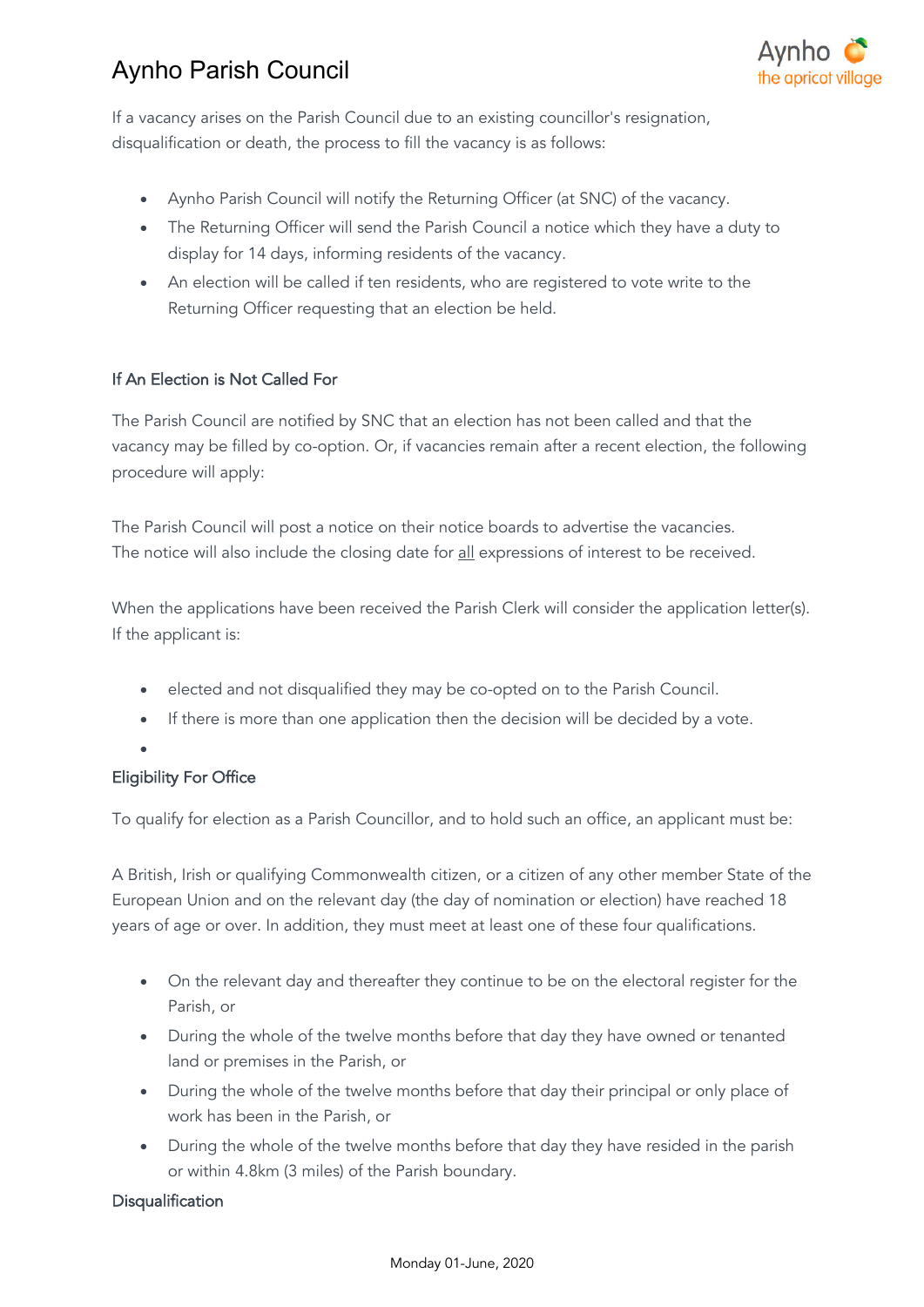# Aynho Parish Council



An applicant may be disqualified from standing (or being co-opted), if they are employed by the council, have had bankruptcy restriction orders made against them or they have a previous criminal conviction with a prison sentence of three months or more.

### Co-Opting a Councillor

Co-option is the process by which the Parish Council selects a new Councillor and it is done as an agenda item within a monthly Parish Council meeting.

The Parish Council manages the process of co-option by itself and strives to demonstrate that it is fair and equitable by following the procedure set out below:

#### Procedure

- 1. Aynho Parish Council invites interested candidates to write to the Clerk by a specified date.
	- 1. If there is only one applicant for one vacancy, the applicant will be co-opted to the Parish Council following a vote of Councillors at their monthly meeting (where co-opting a new Councillor is an agenda item) and where a majority agree.
	- 2. If there is more than one candidate, the letters received are circulated to Councillors ahead of the meeting at which a Parish Councillor is to be co-opted. These letters form part of the meeting documents which Councillors receive for every Parish Council meeting.
- 2. At the Parish Council meeting candidates are invited to say something about themselves and Councillors have the opportunity to ask questions of the candidates. Each candidate will be allocated a maximum of three minutes.
- 3. In a closed session of the Parish Council without the public present, members consider the candidates and, following the discussion, the public are invited back into the meeting before the voting takes place.
- 4. The Chairman will request the Councillors present to nominate any of the candidates. Candidates will require a proposer and seconder to progress to the voting stage. If there is only one vacancy, a Councillor may only nominate or second one candidate. One candidate needs to receive an absolute majority of votes.
- 5. The Chairman will then place the names of those nominated into alphabetical order and proceed to vote. Councillors will have one vote per vacancy to be filled.
- 6. Voting will be by a show of hands and will continue until one candidate has received an absolute majority of those Councillors present. At this stage, the successful candidate will be declared co-opted.
- 7. Should no single candidate receive a majority on the first vote, the candidate with the lowest number of votes is eliminated. Voting will then take place for the remaining candidates until one person receives an absolute majority.